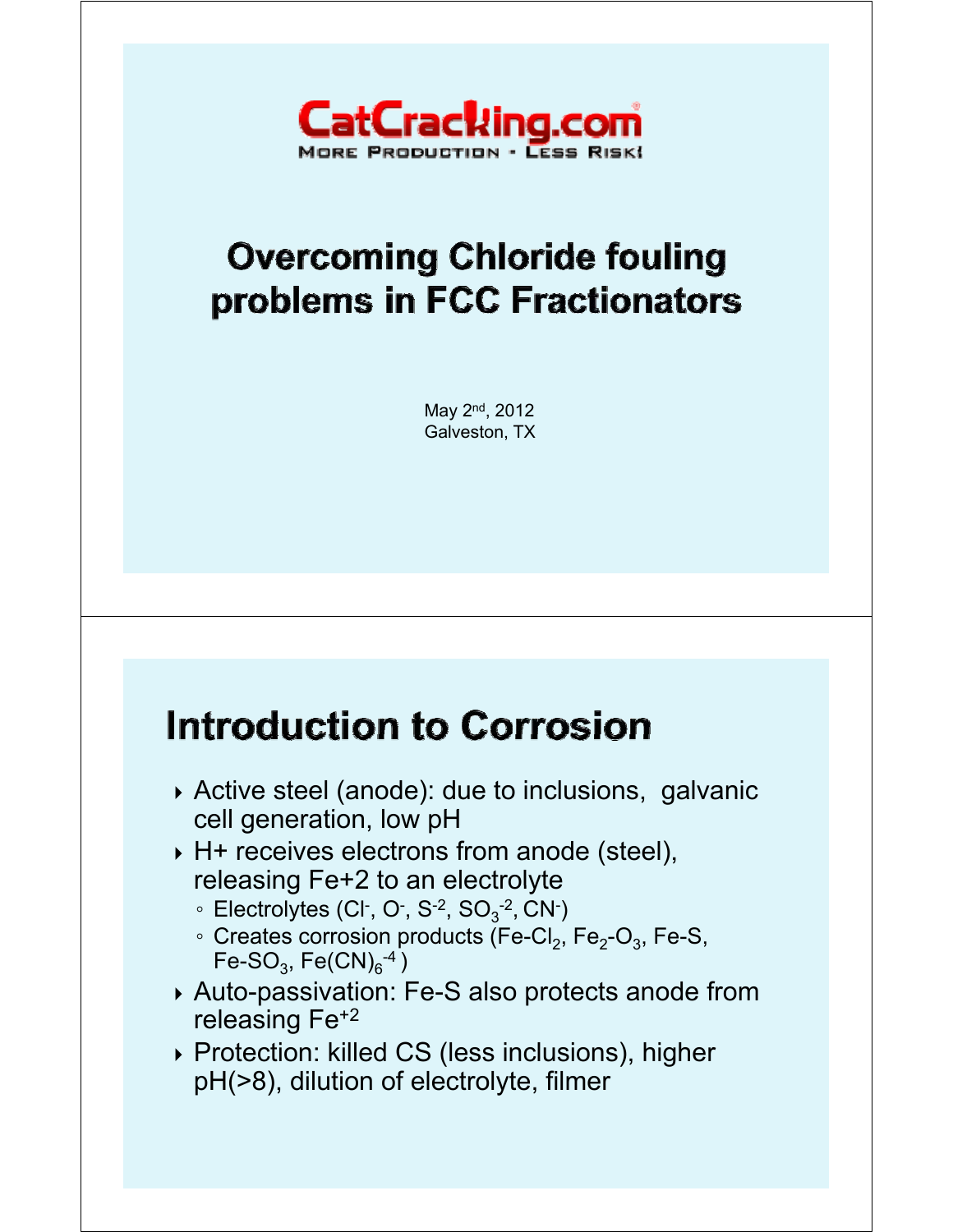# **FCC Chloride Concerns**

- **Crude Desalter** 
	- Monitor sodium of HVGO or VTB
- **Main Frac trays**
	- Monitor flooding, tower scan
	- Dispersant or Tower water washing if needed (monitor Cl in LCO)

#### **Main Frac overhead**

- Minimum 10% free water at point of injection
- Dilute HCl acid formation by rapid quench, Wash salts as soon as they precipitate
- Filming amine to break anode/cathode corr. Mechanism
- **Wet gas compressor**
- Naphtha rotor wash stop gap measure
- **EXP Condensers and fin fans**
- **Sponge absorber**
- **Debutanizer overhead**

#### **FCC Corrosion Locations**

- Top trays of Main frac (chloride salts)
- Main frac overhead (HCl, chloride salts)
- WGC rotor blades (chloride salts)
- Primary Absorber (ammonium salts, ammonium bisulfide, cyanide)
- $\rightarrow$  Sponge Absorber (hydrogen charging corrosion)
- Debutanizer overhead (hydrogen charging)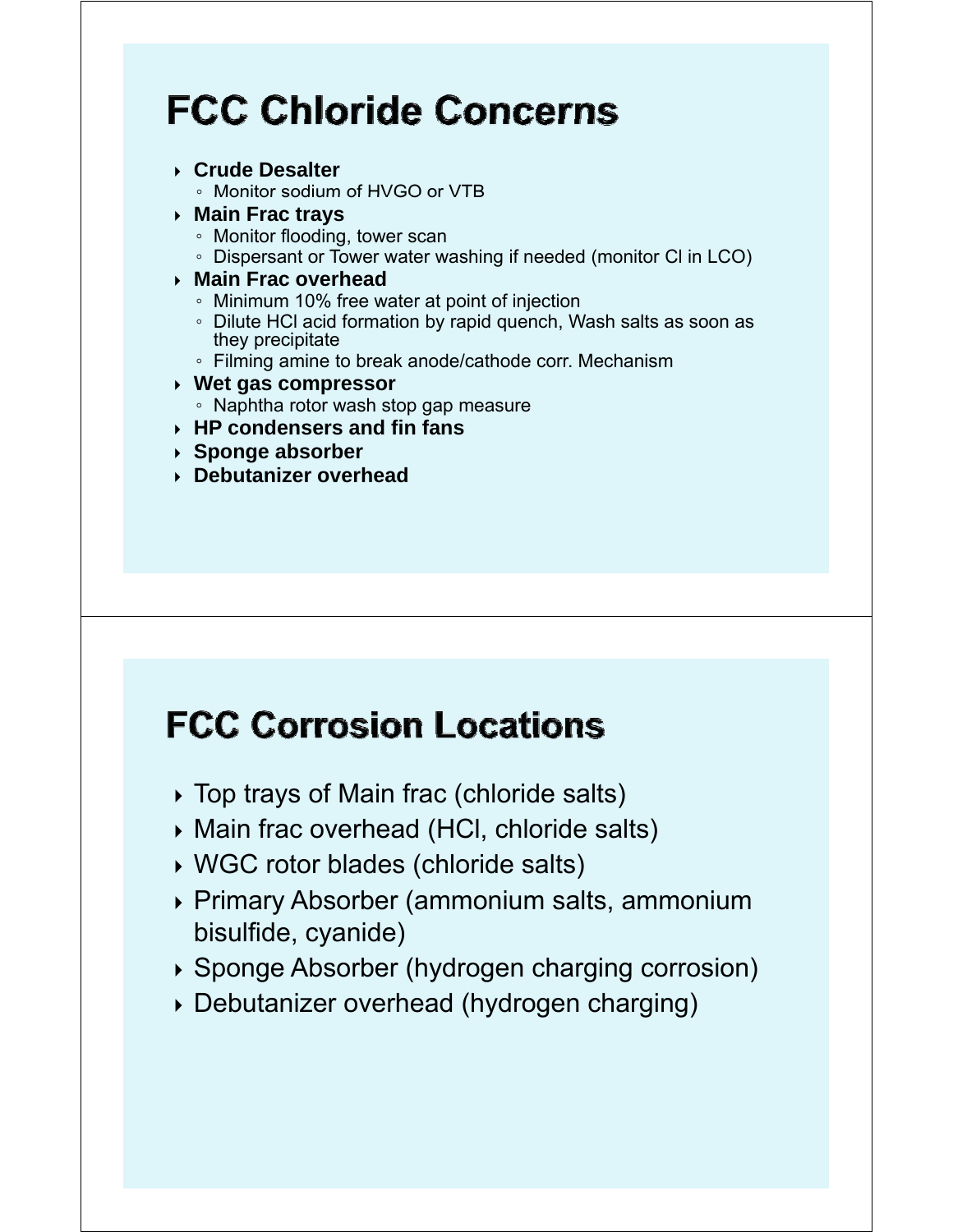# **Main Frac Overhead Protection**

- Maintain overhead temperature at least 25F above theoretical salt dew point
- Wash water source from overhead accumulator water boot – condensed atomizing, stripping and lift steams
- $\triangleright$  Chemical addition to wash water filmer to protect against hydrogen blistering and corrosion
- $\triangleright$  Wash water header is branched to each fin fan inlet

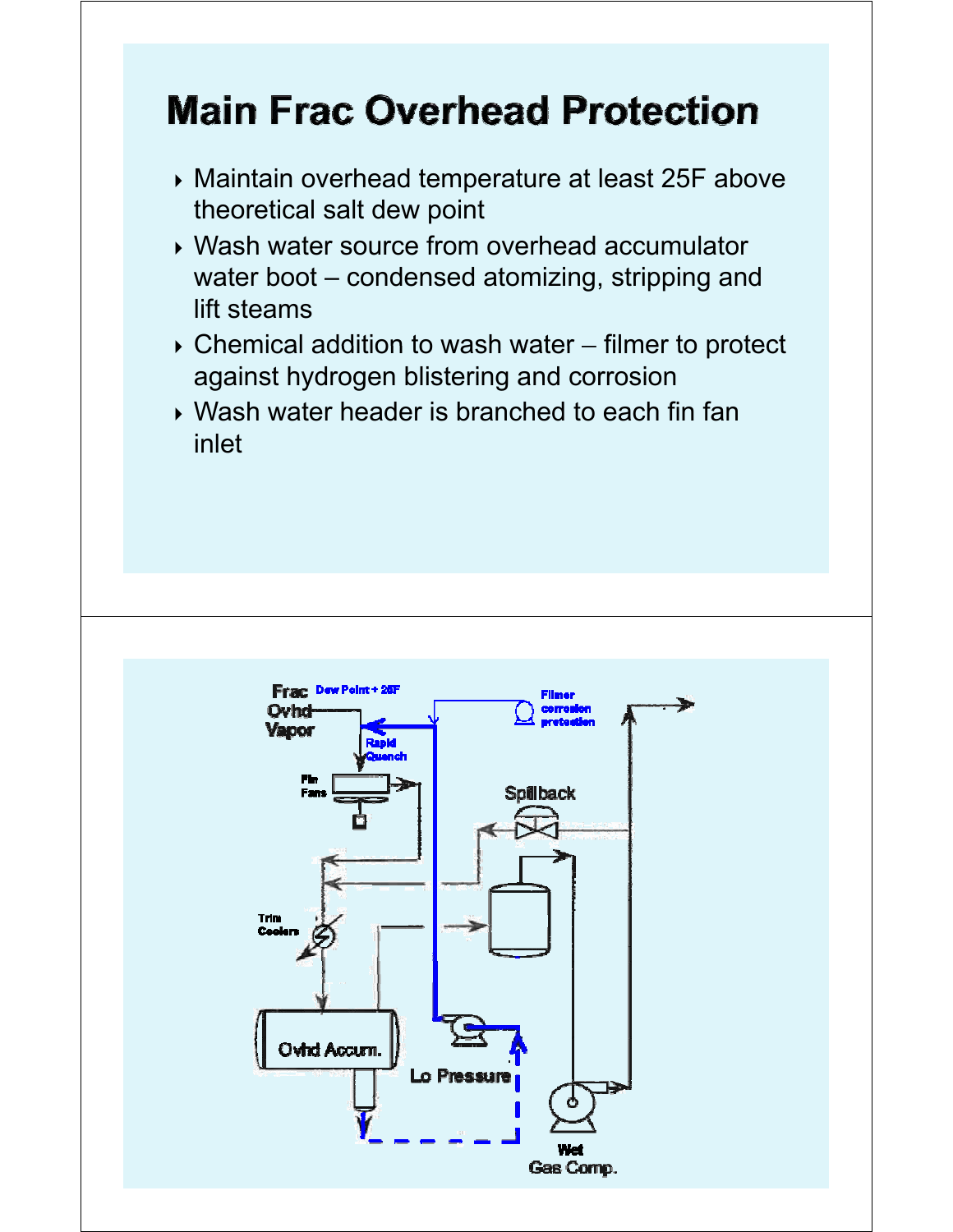### Hi Main Frac temp



#### **Wash water**

- ▶ If sodium increases in HVGO, assume chlorides will increase in overhead of main frac.
	- Effect → Increases the temperature of salt deposition
	- Action → Increase wash water

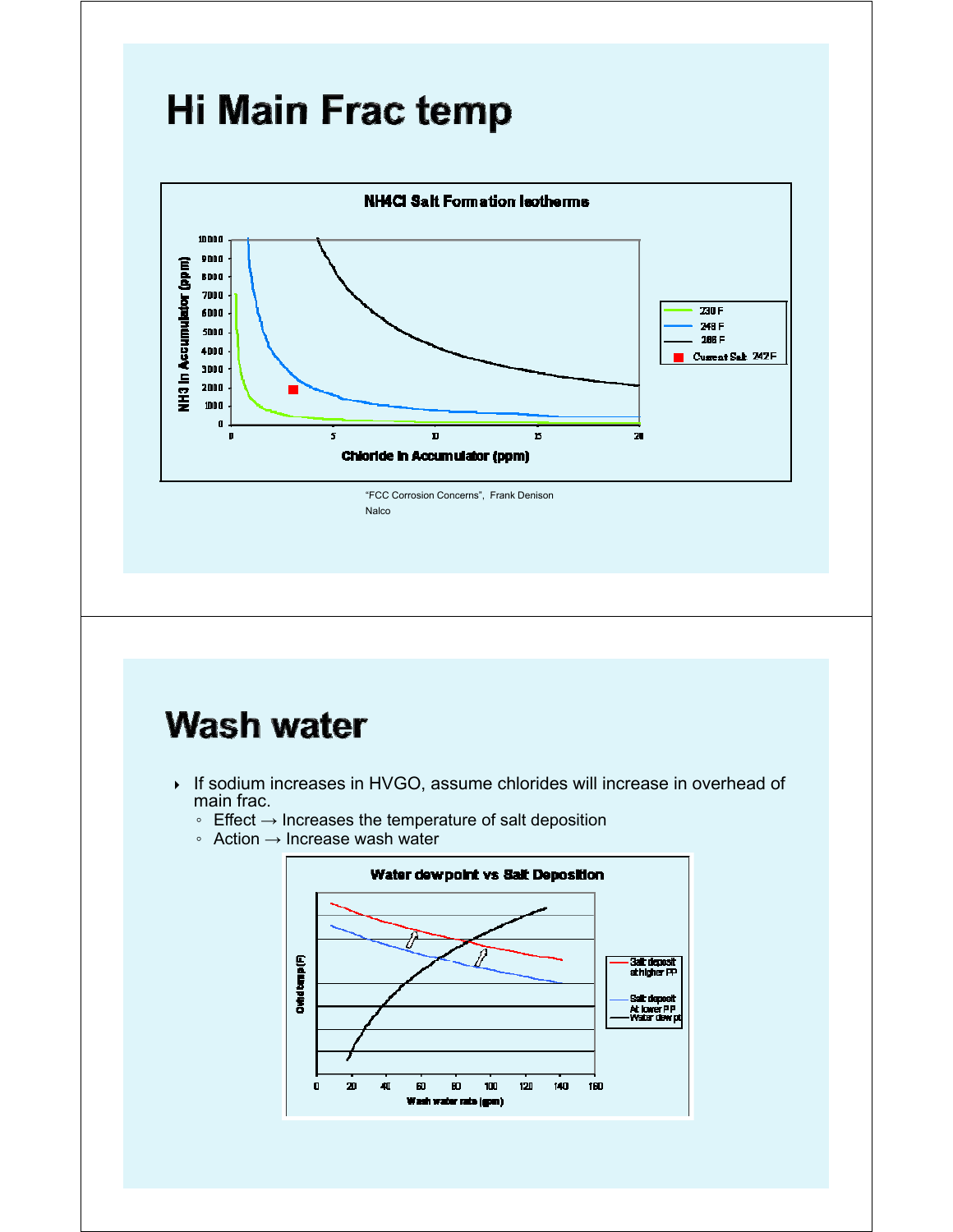# **Wash water**

Minimum of 10% free water: Quench and dilute



"Corrosion in Crude Distillation Unit Overhead Operations: A Comprehensive Review", NACE 2011

# **Wet Gas Compressor Protection**

- ▶ Rotor wash may be used as a stop-gap measure
- $\triangleright$  Injection rates vary gradually increase up to effective dosage
- Injection quills to get good dispersion and crosssectional contact
- Aromatic naphtha with a salt dispersant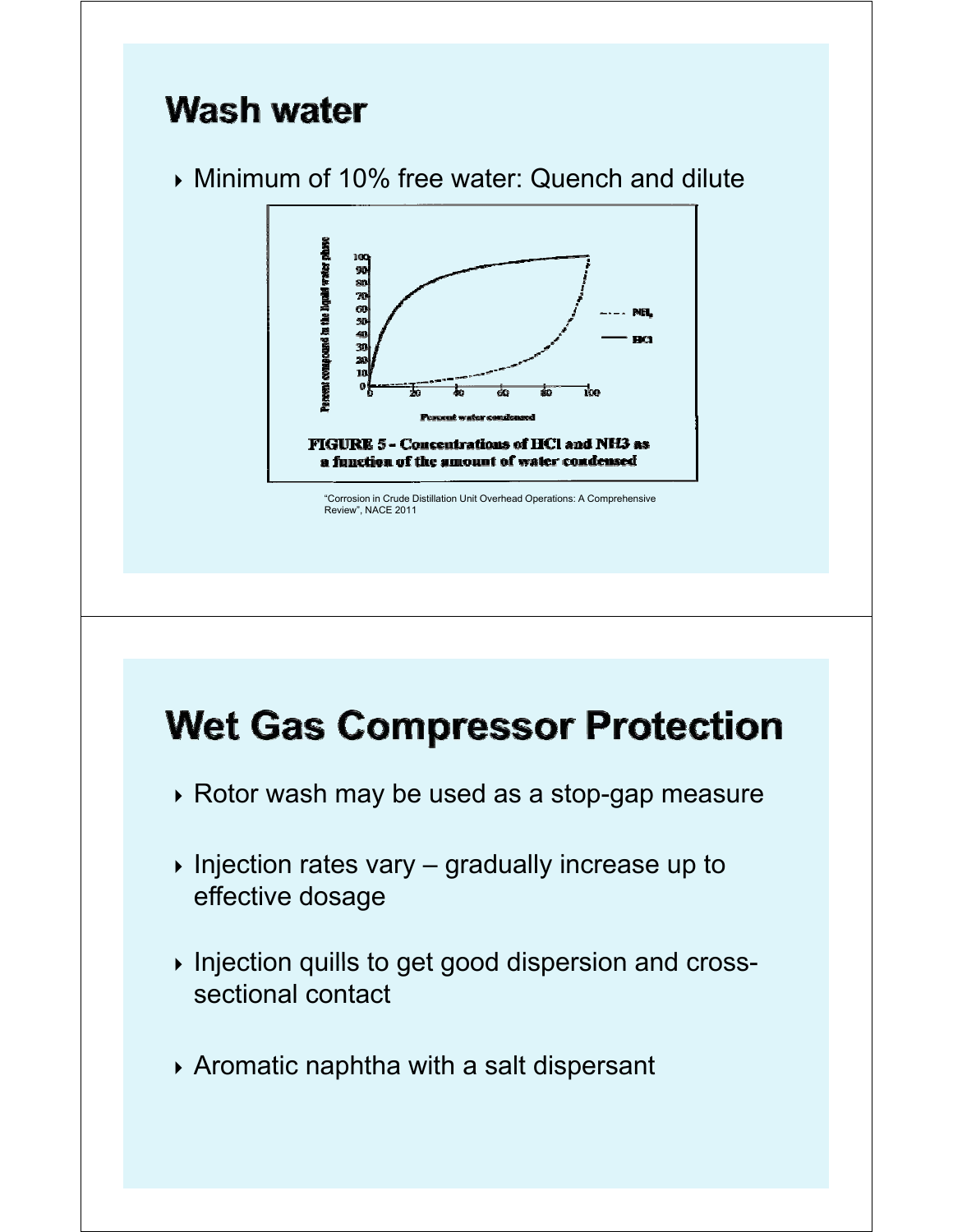

### **WGC Vibration**

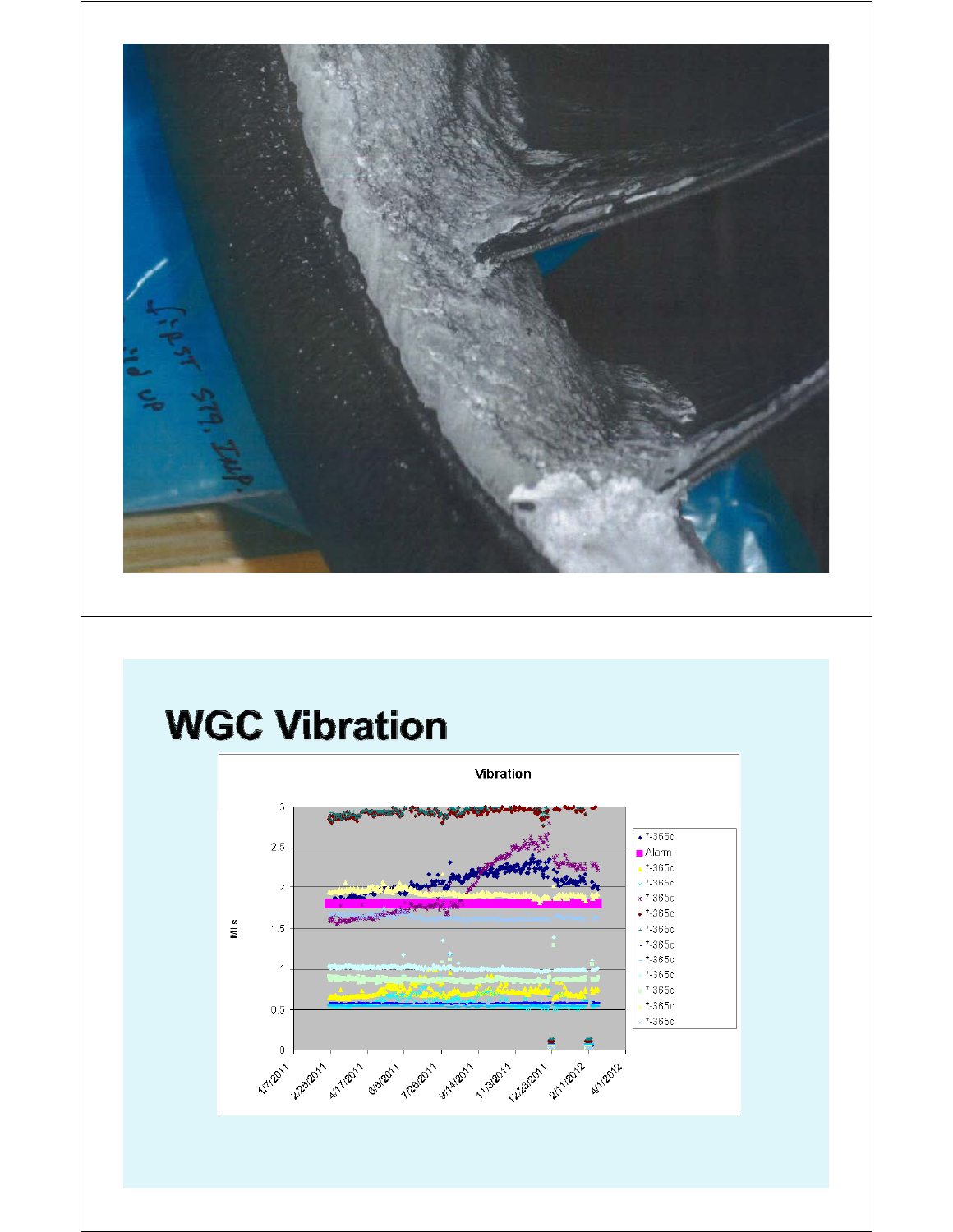#### **Hi Press Condensers and Fin Fan Protection**

- Wash water source from overhead accumulator water boot – condensed atomizing, stripping and lift steams
- $\triangleright$  Filmer added to wash water to inhibit:
	- Ammonium bisulfide corrosion
	- Cyanide attack
	- Hydrogen blistering
- Wash water header is branched to each fin fan inlet

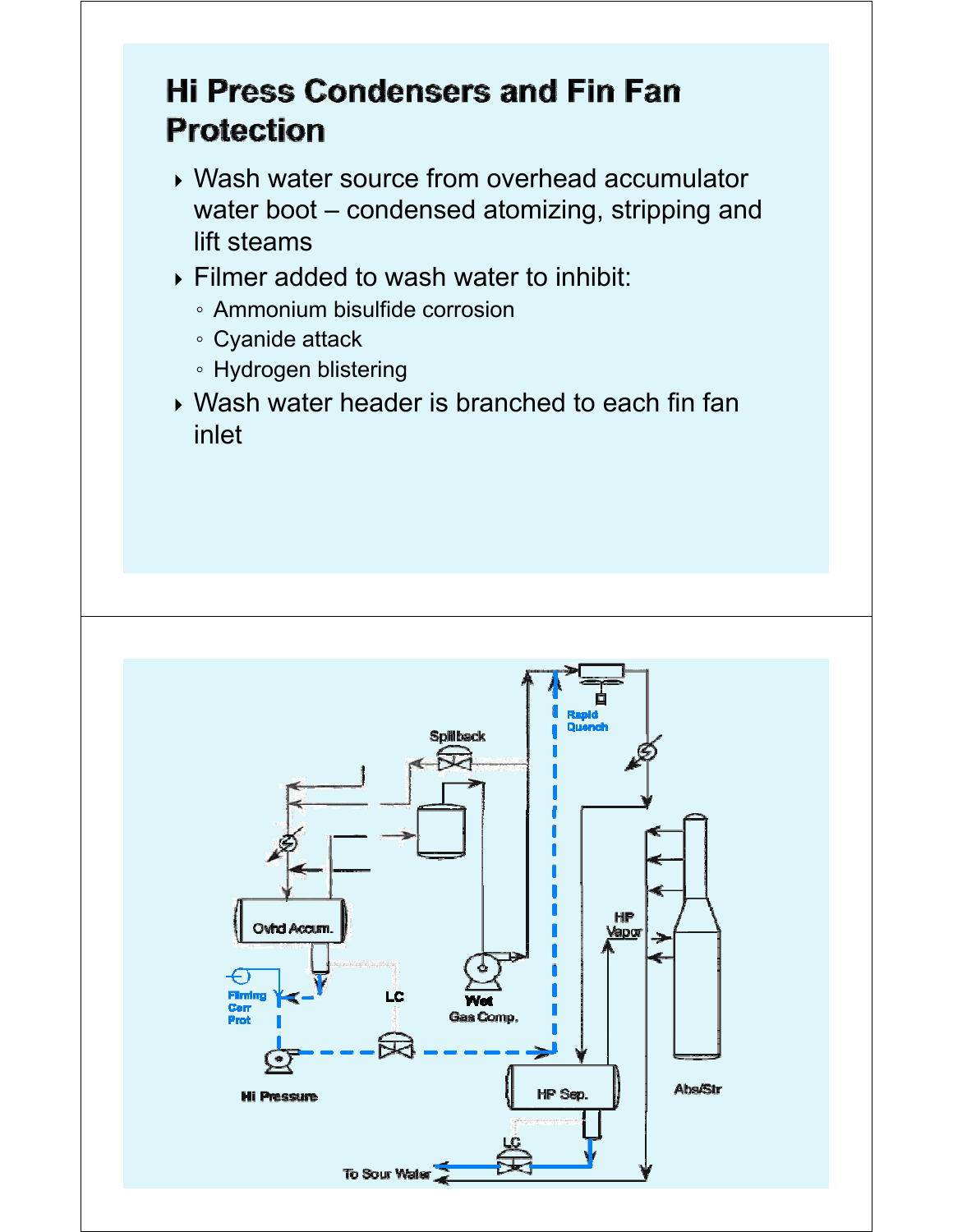# **Sponge Absorber Protection**

- Injected into lean oil
- Completely hydrocarbon soluble
- Corrosion inhibitor to protect against
	- Hydrogen blistering
	- Metal loss
	- Fouling caused by corrosion products
- **Dosage rates vary** 
	- 4 8ppm

#### **Debutanizer Overhead Protection**

- Filming additive to protect against corrosion with good dispersant character
- $\triangleright$  Injected into overhead reflux
- Dosage rates of 4 to 8 ppm
- $\rightarrow$  Protects debutanizer top trays and condenser
- ▶ Overdosing can cause water carry-over with LPG product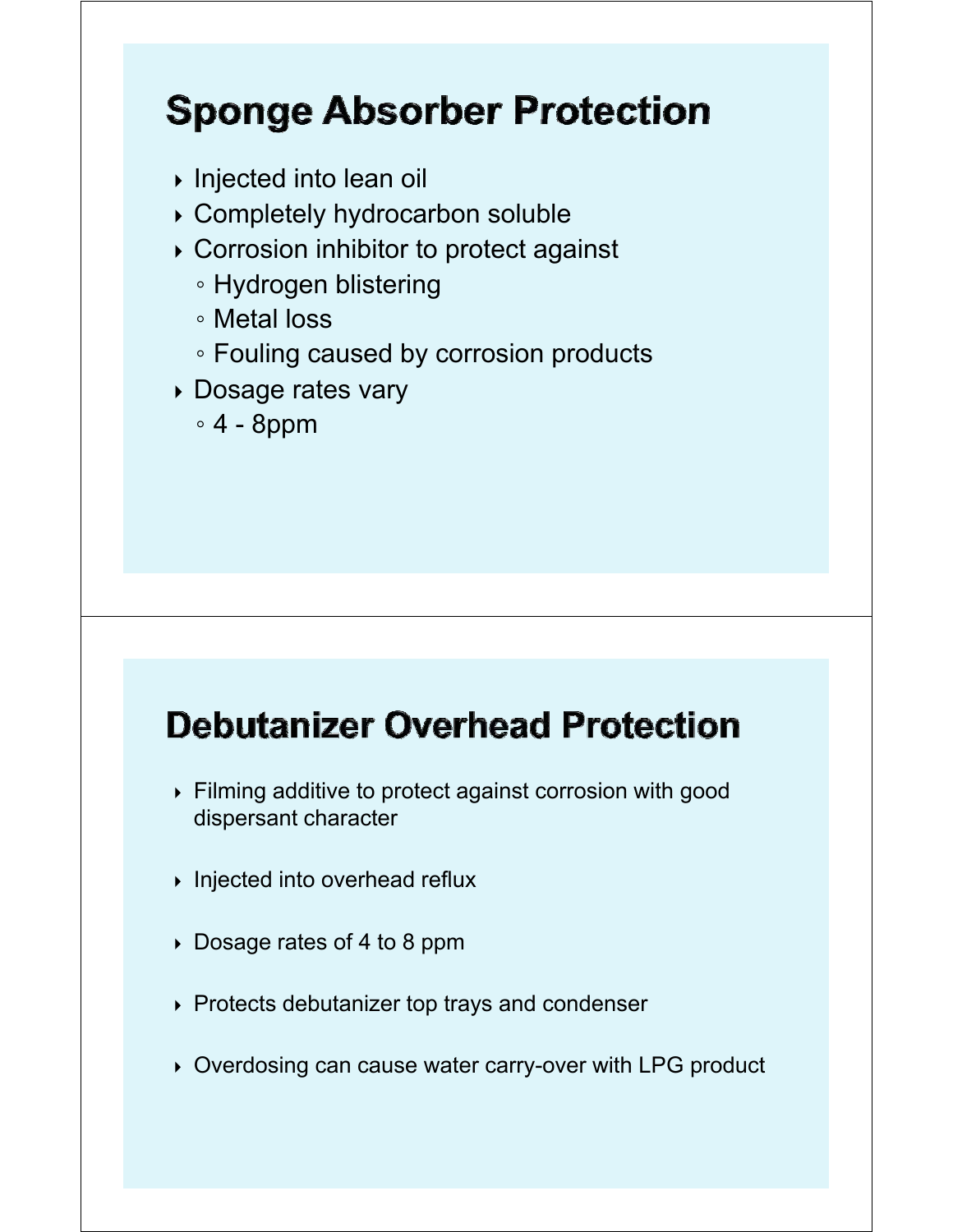# **Monitoring**

- ▶ HVGO sodium
- $\triangleright$  Main frac
	- Column Delta P's
	- pump around exchanger duties
- ▶ Main frac overhead
	- Maintain hi overhead temp
		- $\cdot$  >25 F over salt deposition temp
		- Ensures no water condensation upstream of inj
	- Wash water (min 10% free water at inj pt)
		- pH>8 (<9), Fe<0.3ppm, Cl, NH3

WGC

◦ Vibration typically compressor side inbound

# **Corrective actions**

| <b>Problem</b>                         | <b>Action</b>                                                                                                                      |
|----------------------------------------|------------------------------------------------------------------------------------------------------------------------------------|
| ↑ sodium in HVGO                       | Increase cat adds, wash<br>water and/or filmer                                                                                     |
| column flooding due to tray<br>fouling | Add dispersant in PA's or<br>water wash procedure<br>(monitor naphtha/LCO salts)<br>or sublimation procedure.<br><b>Tower scan</b> |
| Low main frac ovhd Temp                | Avoid cat circ with feed out<br>for long periods of time                                                                           |
| <b>WGC vibration</b>                   | Naphtha rotor wash                                                                                                                 |